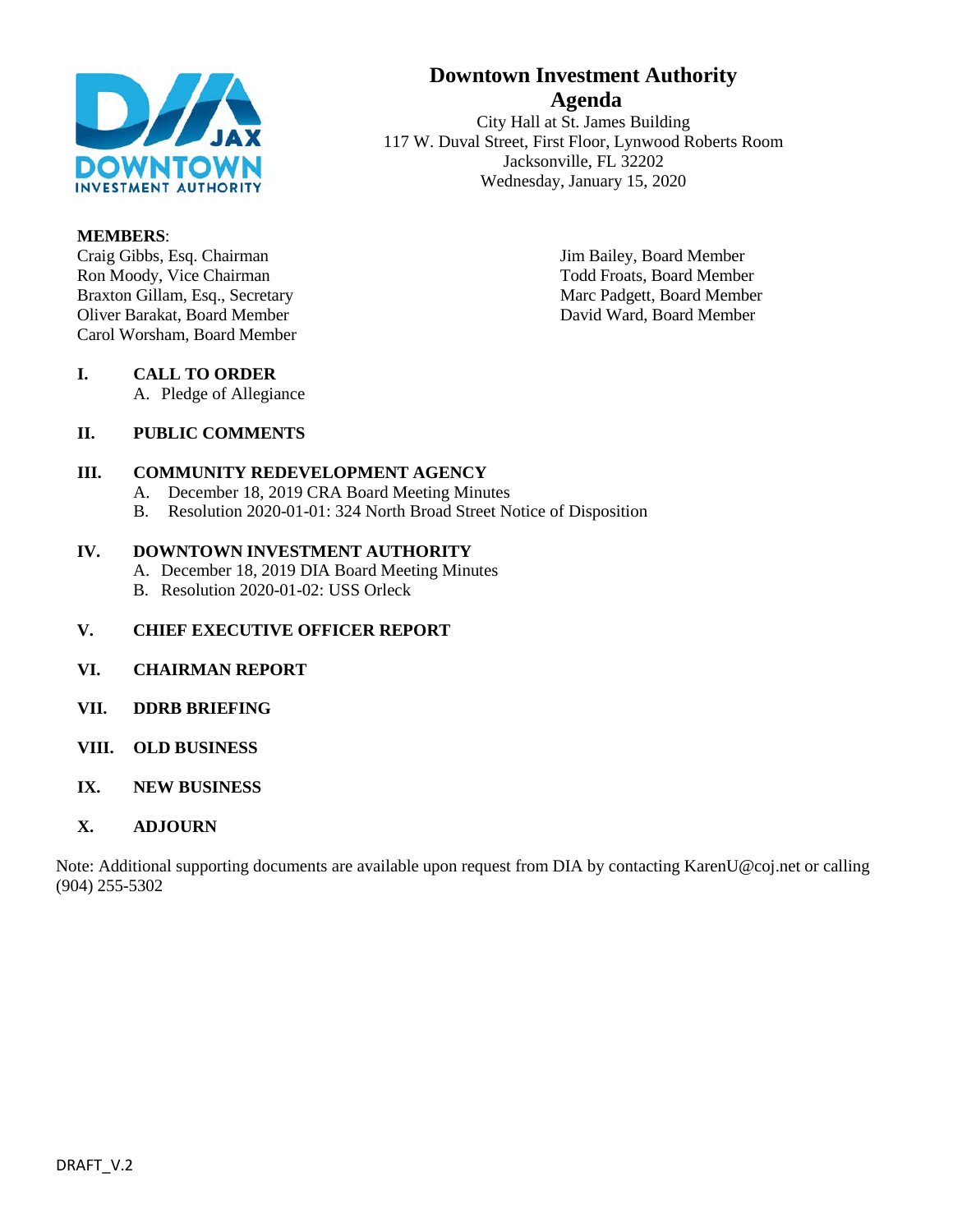

# *Community Redevelopment Agency MEETING MINUTES*

**Board Members Present:** Craig Gibbs, Esq., Chairman; Ron Moody, Vice Chairman; Braxton Gillam Esq., Secretary Oliver Barakat; Todd Froats; Marc Padgett; Carol Worsham and David Ward, Esq.

**Board Members Absent:** Jim Bailey

**Mayor's Staff:** Dr. Johnny Gaffney, Mayor's Office, Boards and Commission Liaison

**Council Members:** Michael Boylan, Council Member, District 6

**DIA Staff:** Lori Boyer, Chief Executive Officer; Steve Kelley, Director of Development; John Crescimbeni, Compliance and Regulatory Compliance Manager; Guy Parola, Operations Manager; and Karen Underwood-Eiland, Executive Assistant.

**Office of General Counsel:** John Sawyer, Office of General Counsel

# **I. CALL TO ORDER**

Chairman Gibbs called the CRA Meeting to order at 2:00 p.m. and the attendees introduced themselves for the record.

### **A. Pledge of Allegiance**

# **II. PUBLIC COMMENTS**

Chairman Gibbs opened the floor for public comments.

Susan Caven commented about condemning the Berkman Plaza and the importance of considering resiliency and greenspace along the river.

# **III. COMMUNITY REDEVELOPMENT AGENCY MEETING**

**A. Approval of the December 18, 2019 Community Redevelopment Agency Meeting Minutes** 

**A MOTION WAS MADE BY BOARD MEMBER WORSHAM AND SECONDED BY BOARD MEMBER MOODY APPROVING THE DECEMBER 18, 2019 COMMUNITY REDEVELOPMENT AGENCY MEETING MINUTES.**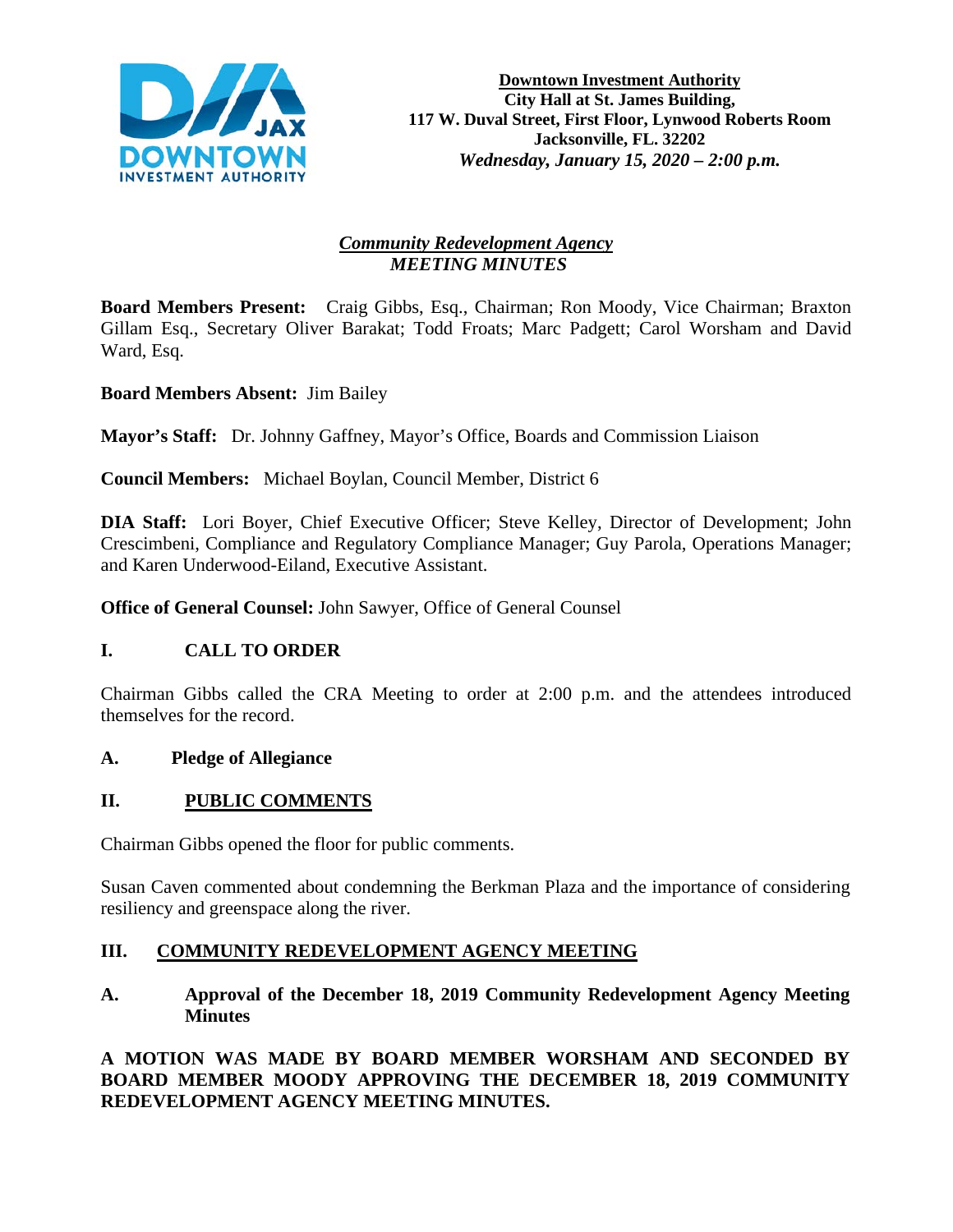### **THE MOTION PASSED UNANIMOUSLY 8-0-0.**

### **B. RESOLUTION 2020-01-01: 324 NORTH BROAD STREET NOTICE OF DISPOSITION**

#### **RESOLUTION 2020-01-01**

**A RESOLUTION OF THE DOWNTOWN INVESTMENT AUTHORITY (THE "DIA") INSTRUCTING ITS CHIEF EXECUTIVE OFFICER ("CEO") TO PROCEED WITH A "FORMAL NOTICE OF DISPOSITON" FOR CITY-OWNED REAL PROPERTY ADDRESSED AS 324 NORTH BROAD STREET, AS MORE FULLY IDENTIFIED BY DUVAL COUNTY TAX PARCEL NUMBER 074556 0000; INSTRUCTING ITS CEO TO CONVENE A MEETING OF THE RETAIL ENHANCEMENT AND PROPERTY DISPOSITION COMMITTEE WITHIN THIRTY DAYS OF THE EFFECTIVE DATE OF THIS RESOLUTION TO ESTABLISH THE SCOPE OF THE DISPOSITION, EVALUATION CRITERIA AND SCORING CRITERIA; INSTRUCTING ITS CHIEF EXECUTIVE OFFICER TO TAKE ALL NECESSARY ACTION IN CONNECTION THEREWITH TO EFFECTUATE THE PURPOSES OF THIS RESOLUTION; PROVIDING FOR AN EFFECTIVE DATE.** 

CEO Boyer reported that an unsolicited offer was received from an adjacent property owner to purchase this property. The board adopted a policy a few months ago regarding unsolicited offers, and in that policy, required the applicant to provide certain information about what they are going to do. We have rejected this proposal and are moving forward with the Notice of Disposition process.

CEO Boyer introduced Steve Kelley, DIA Director of Development to the board.

Steve Kelley said he is looking forward to working with this board and the city. He brought forth Resolution 2020-01-01, to approve the formal disposition process for the property owned by the city located at 324 North Broad Street.

Board Member Gillam asked if an updated appraisal has been ordered.

Vice Chairman Moody stated that we have to consider this at our next meeting. If we have to have an appraisal, we should put it out there for a fresh set of eyes and assess it on that basis.

Board Member Worsham looks forward of having this go through the new process.

Mr. Parola stated that this building has been owned by the City since 1994.

Board Member Froats agreed with Board Member Gillam and recommended to have the appraisal done soon.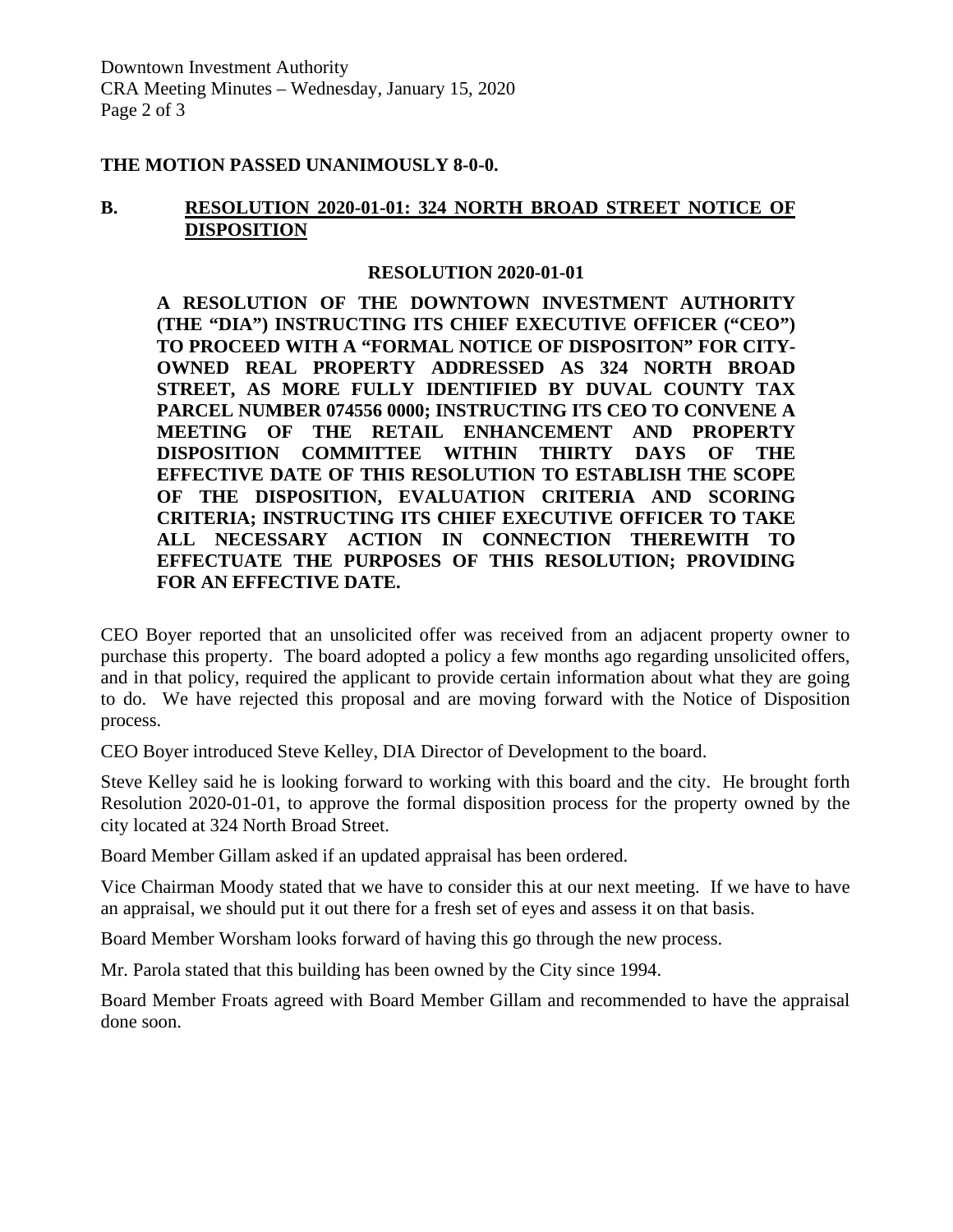Downtown Investment Authority CRA Meeting Minutes – Wednesday, January 15, 2020 Page 3 of 3

### **A MOTION WAS MADE BY BOARD MEMBER MOODY AND SECONDED BY BOARD MEMBER WORSHAM APPROVING RESOLUTION 2020-01-01 324 NORTH BROAD STREET NOTICE OF DISPOSITION.**

**THE MOTION PASSED UNANIMOUSLY 8-0-0.**

# **IV. DOWNTOWN INVESTMENT AUTHORITY BOARD**

Occurred post-closing of Community Redevelopment Agency Meeting.

# **V. CHIEF EXECUTIVE OFFICER REPORT**

Occurred post-closing of Community Redevelopment Agency Meeting.

## **VI. CHAIRMAN REPORT**

Occurred post-closing of Community Redevelopment Agency Meeting.

## **VII. DDRB BRIEFING**

Occurred post-closing of Community Redevelopment Agency Meeting.

### **VIII. OLD BUSINESS**

Occurred post-closing of Community Redevelopment Agency Meeting.

# **IX. NEW BUSINESS**

Occurred post-closing of Community Redevelopment Agency Meeting.

# **X. ADJOURN**

There being no further business, Chairman Gibbs adjourned the CRA meeting at approximately 2:16 p.m.

*The written minutes for this meeting are only an overview of what was discussed. For verbatim comments of this meeting, a transcript is available upon request. Please contact Karen Underwood-Eiland, at (904) 255-5302.*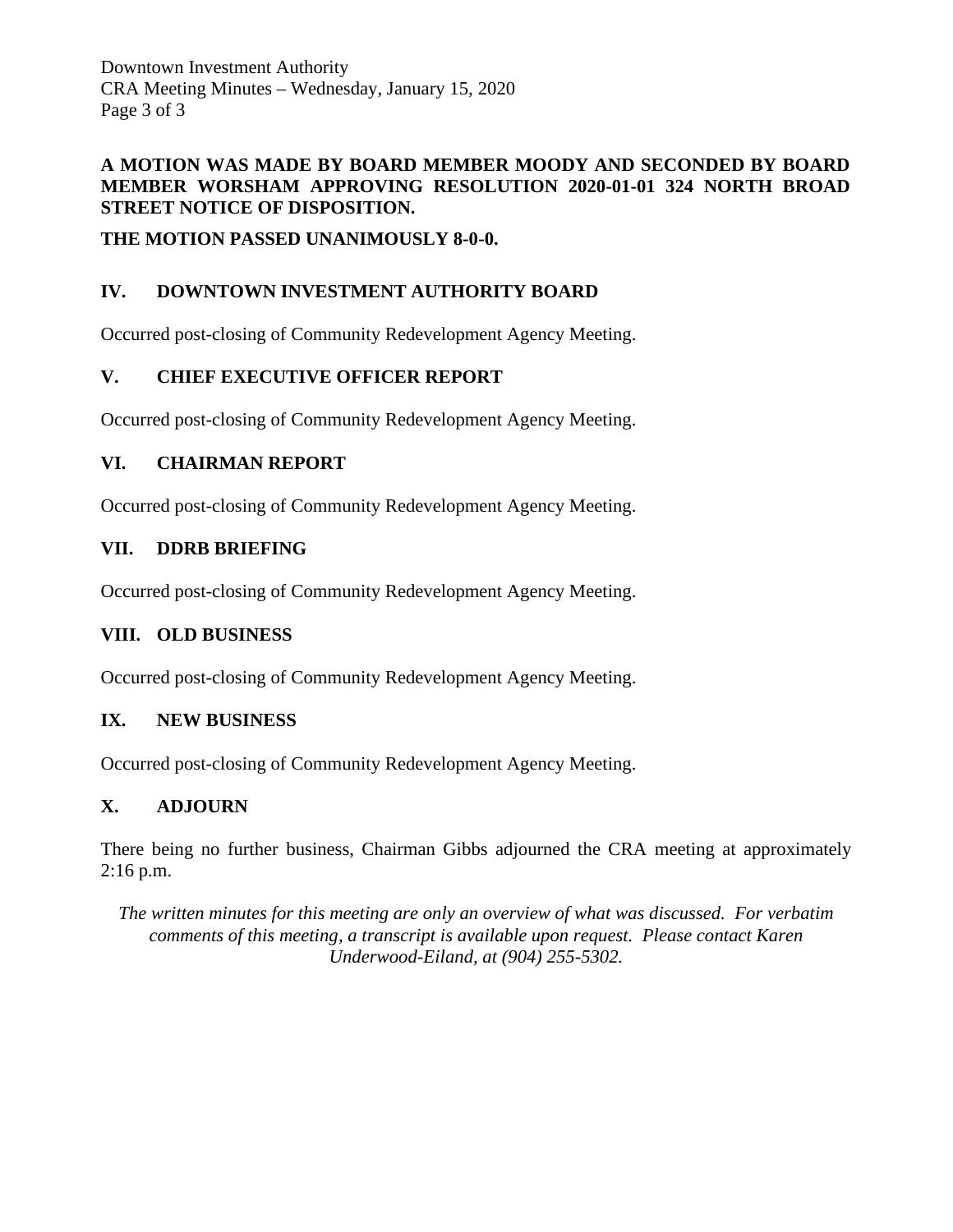#### **RESOLUTION 2020-01-01**

**A RESOLUTION OF THE DOWNTOWN INVESTMENT AUTHORITY (THE "DIA") INSTRUCTING ITS CHIEF EXECUTIVE OFFICER ("CEO") TO PROCEED WITH A "FORMAL NOTICE OF DISPOSITON" FOR CITY-OWNED REAL PROPERTY ADDRESSED AS 324 NORTH BROAD STREET, AS MORE FULLY IDENTIFIED BY DUVAL COUNTY TAX PARCEL NUMBER 074556 0000; INSTRUCTING ITS CEO TO CONVENE A MEETING OF THE RETAIL ENHANCEMENT AND PROPERTY DISPOSITION COMMITTEE WITHIN THIRTY DAYS OF THE EFFECTIVE DATE OF THIS RESOLUTION TO ESTABLISH THE SCOPE OF THE DISPOSITION, EVALUATION CRITERIA AND SCORING CRITERIA; INSTRUCTING ITS CHIEF EXECUTIVE OFFICER TO TAKE ALL NECESSARY ACTION IN CONNECTION THEREWITH TO EFFECTUATE THE PURPOSES OF THIS RESOLUTION; PROVIDING FOR AN EFFECTIVE DATE.** 

**WHEREAS**, the City owns 0.08 acre property identified by Duval County Tax Parcel Number 074556 0000 and addressed as 324 North Broad Street ("Property"); and

**WHEREAS**, the Property is located within the North Bank Downtown Community Redevelopment Area ("North Bank CRA"); and

**WHEREAS**, DIA is the designated Community Redevelopment Agency for the North Bank CRA, to which a Community Redevelopment Plan was adopted by Ordinance 2014-0560- E; and

**WHEREAS**, the Property was purchased by the City of Jacksonville in 1994, and is developed with a two-story,  $\pm 4,100$  square-foot building constructed circa 1904; and

**WHEREAS**, the building has been vacant since, and likely before, the City acquired the property, and without an occupant continues to deteriorate; and

**WHEREAS**, the Property has a blighting influence on adjoining properties; and

**WHEREAS**, the DIA received an unsolicited proposal for purchase of the property at below market value; and

**WHEREAS**, the DIA CEO performed a preliminary sufficiency review of the unsolicited proposal, finding that it did not meet the minimum criteria for Offers Below Fair Market Value; and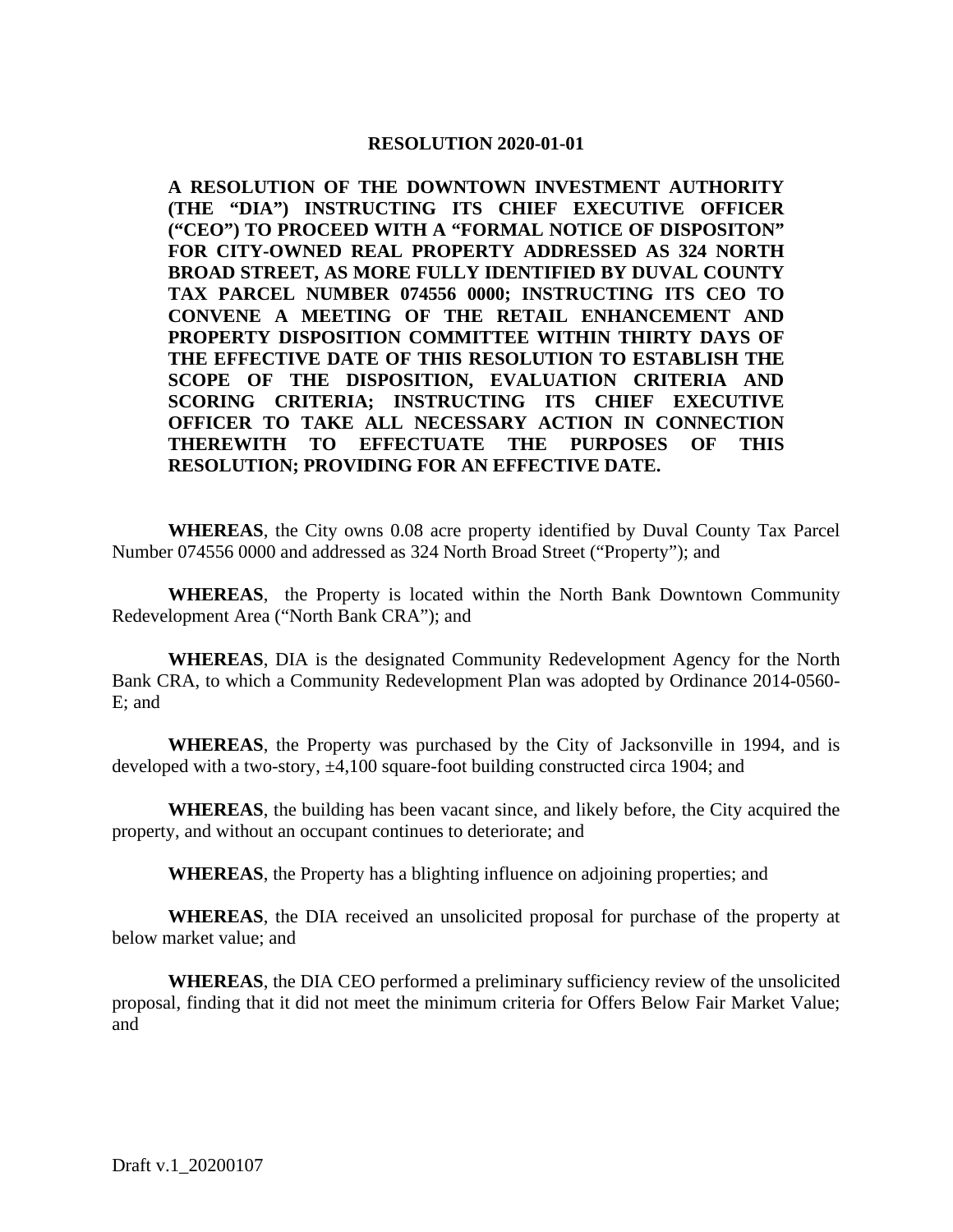**WHEREAS**, the DIA CEO also finds that there have been multiple parties interested in the Property and that current and pending construction activity in and around the LaVilla District suggest that it is appropriate to solicit proposals for redevelopment of the Property; and

**WHEREAS**, the DIA desires to solicit proposals utilizing the Formal Notice of Disposition process established via the adoption of Resolution 2019-09-01, NOW THEREFORE

**BE IT RESOLVED,** by the Downtown Investment Authority:

**Section 1**. The DIA finds that the recitals set forth above are true and correct and are incorporated herein by this reference.

**Section 2.** The DIA elects to open the Formal Notice of Disposition Process adopted by policy via Resolution 2019-09-01.

**Section 3.** The DIA instructs its CEO to convene a meeting of the Retail enhancement and property disposition committee for the purposes of:

- i. Establish the scope of the disposition; and
- ii. Establish evaluation criteria and the points to be assigned to each.

**Section 4.** The DIA instructs the Chief Executive Officer of the Downtown Investment Authority to take all necessary action necessary to effectuate the Solicitation of Disposition for the Property.

**Section 5.** This Resolution shall become effective on the date it is signed by the Chair of the DIA Board.

\_\_\_\_\_\_\_\_\_\_\_\_\_\_\_\_\_\_\_\_\_\_

# WITNESS: **DOWNTOWN INVESTMENT AUTHORITY**

Craig Gibbs, Esq., Chairman Date

VOTE: In Favor: \_\_\_\_\_\_\_\_ Opposed: \_\_\_\_\_\_\_\_\_ Abstained: \_\_\_\_\_\_\_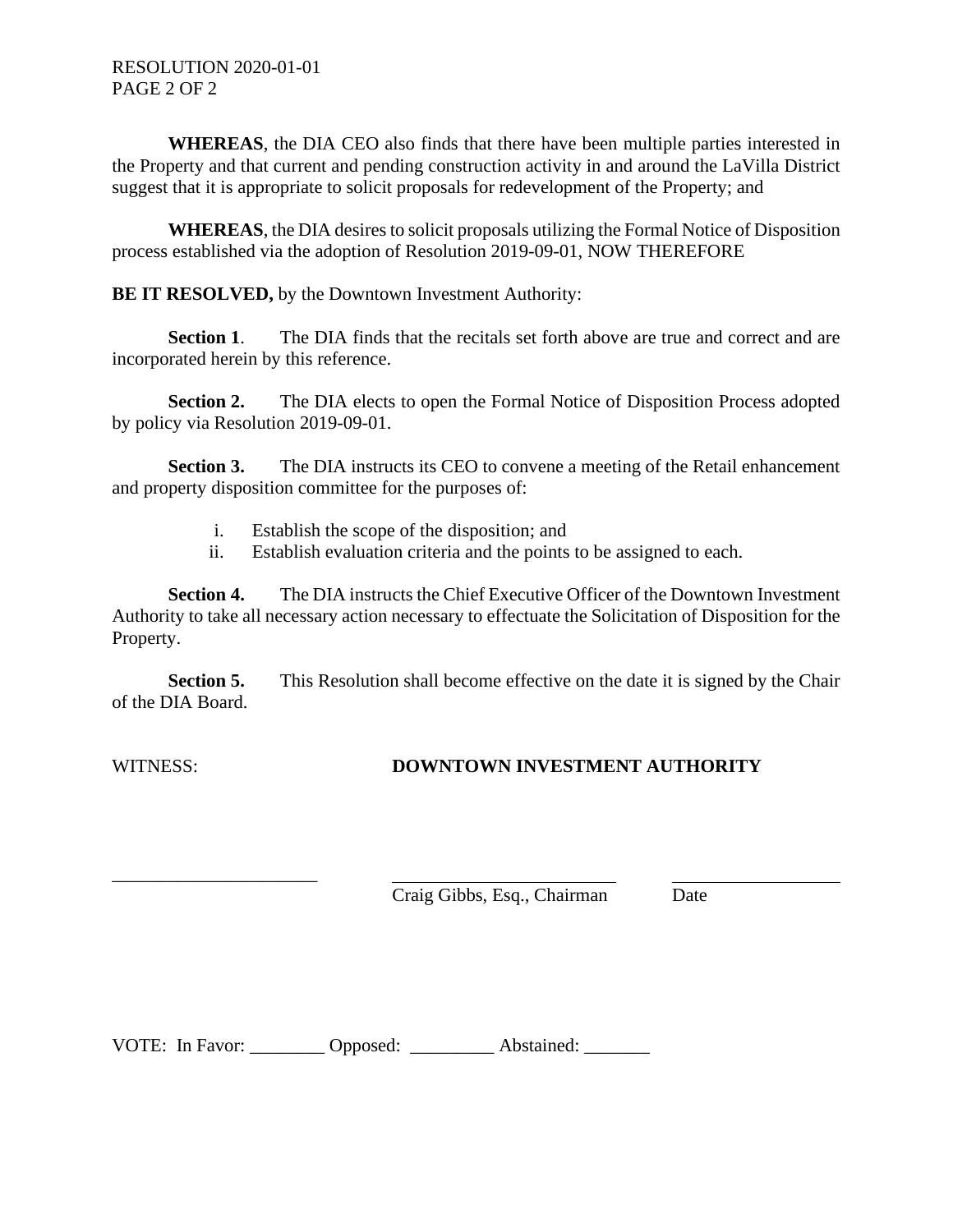

# *Downtown Investment Authority MEETING MINUTES*

**Board Members Present:** Craig Gibbs, Esq., Chairman; Ron Moody, Vice Chairman; Braxton Gillam, Esq., Secretary; Oliver Barakat; Todd Froats; Marc Padgett; Carol Worsham and David Ward, Esq.

**Board Members Absent:** Jim Bailey

**Mayor's Staff:** Dr. Johnny Gaffney, Mayor's Office, Boards and Commission Liaison

**Council Members:** Michael Boylan, Council Member, District 6

**DIA Staff:** Lori Boyer, Chief Executive Officer; Steve Kelley, Director of Development; John Crescimbeni, Contract and Regulatory Compliance Manager; Guy Parola, Operations Manager; and Karen Underwood-Eiland, Executive Assistant

**Office of General Counsel:** John Sawyer, Office of General Counsel

Meeting Convened: 2:16 p.m.

# **I. CALL TO ORDER**

Chairman Gibbs called the DIA meeting to order at 2:16 p.m.

### **II. DOWNTOWN INVESTMENT AUTHORITY REGULAR MEETING**

### **A. Approval of the December 18, 2019 Downtown Investment Authority Meeting Minutes**

**A MOTION WAS MADE BY BOARD MEMBER PADGETT AND SECONDED BY BOARD MEMBER WORSHAM APPROVING THE DECEMBER 18, 2019 DIA REGULAR MEETING MINUTES.** 

**THE MOTION PASSED UNANIMOUSLY 8-0-0.**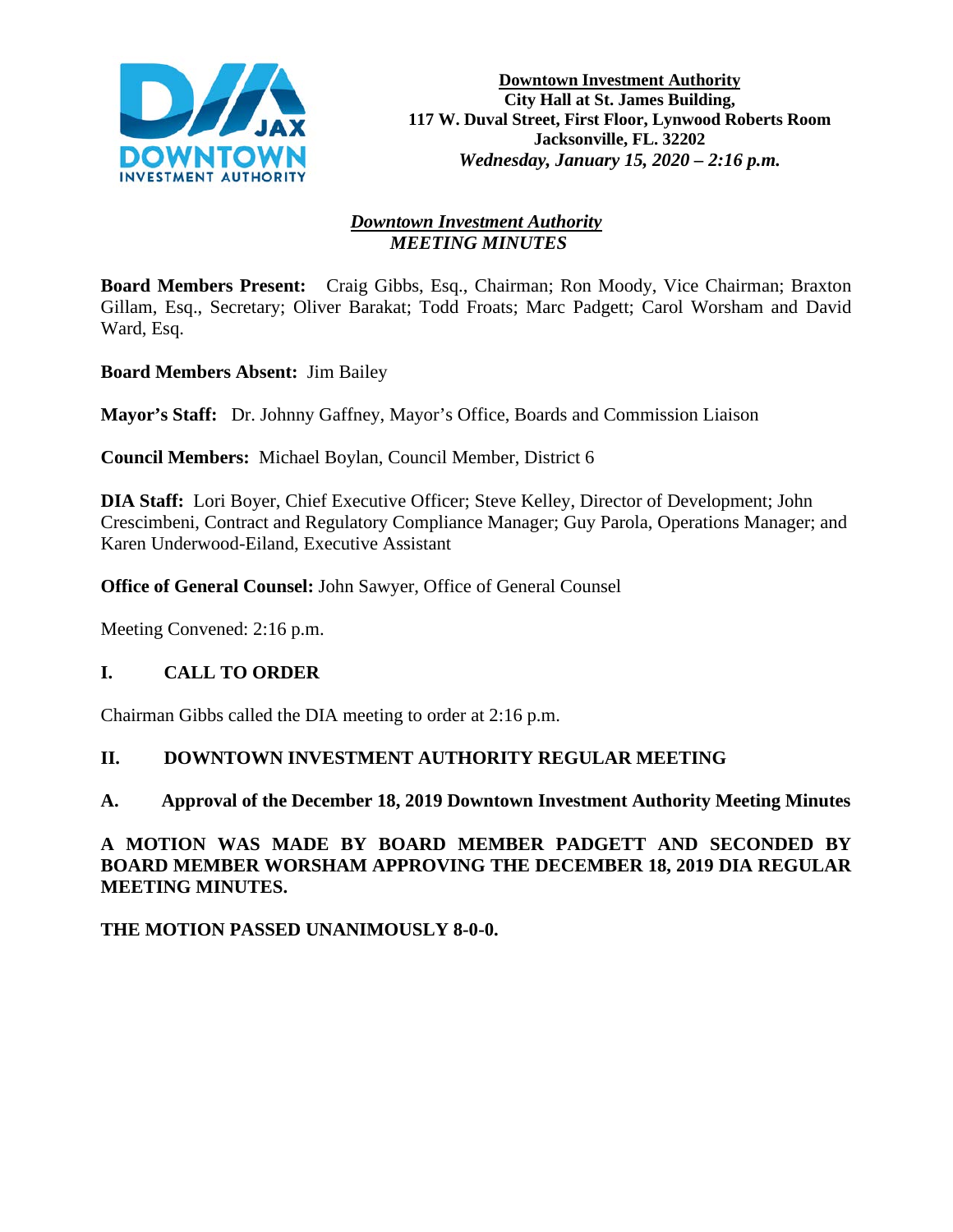### **B. RESOLUTION 2020-01-02: USS ORLECK**

#### **RESOLUTION 2020-01-02**

**A RESOLUTION OF THE DOWNTOWN INVESTMENT AUTHORITY ("DIA") APPROVING AND AUTHORIZING THE CHIEF EXECUTIVE OFFICER ("CEO") OF THE DIA, TO EXECUTE AND DELIVER ON BEHALF OF THE CITY OF JACKSONVILLE ("CITY") A DEVELOPMENT AGREEMENT, LICENSE AGREEMENT AND OTHER NECESSARY DOCUMENTS BETWEEN THE CITY AND THE JACKSONVILLE HISTORIC NAVAL SHIP ASSOCIATION, INC., A FLORIDA NONPROFIT CORPORATION ("JHNSA"), FOR THE RELOCATION OF THE RETIRED NAVAL VESSEL USS ORLECK (DD-886) ("USS ORLECK") TO DOWNTOWN JACKSONVILLE AS A FLOATING MUSEUM ("SHIP MUSEUM"), AT THE FORMER JACKSONVILLE SHIPYARD SITE ON JACKSONVILLE'S NORTHBANK, SAID AGREEMENT BEING FOR A ONE (1) YEAR PERIOD AND CONTINGENT UPON CERTAIN CONDITIONS PRECEDENT BEING MET BY JHNSA PRIOR TO THE DIA'S ENTERING INTO A TEN (10) YEAR LICENSE AGREEMENT WITH JHNSA, TOGETHER WITH TWO (2) FIVE (5) YEAR LICENSE RENEWAL OPTIONS; RECOMMENDING CITY COUNCIL ADOPT LEGISLATION EFFECTUATING THE PURPOSES OF THIS RESOLUTION; PROVIDING AN EFFECTIVE DATE.**

CEO Boyer reported that this resolution is in response to the presentation that the Naval Ship Association provided at last month's meeting regarding the USS Orleck.

Mr. Crescimbeni brought forth Resolution 2020-01-02. He pointed out that this board had taken action for the USS Adams in 2014 and 2018 and walked through the necessary documents in case anything comes up down the road that would prevent the DIA from having to come back to the board approval.

Board Member Barakat wanted to make sure that they receive a conceptual and final approval from the DDRB. Mr. Parola replied that the Ordinance Code would mandate that they go that route.

CEO Boyer noted the added new language "and for future development of a ticket booth, restrooms and gift/concession shop associated with the museum ship, subject to the availability of space and the approval of the Downtown Development Review Board." She also stated that staff may be adding some language in the license agreement, for some commitment to operating hours and being open to the public. Board Member Barakat recommended for that to be included.

Board Member Padgett agrees with Board Member Barakat regarding the amenities and parking and what it will look like around the ship. He asked if it does not work how we get out of it? What happens if it costs more in four or five years?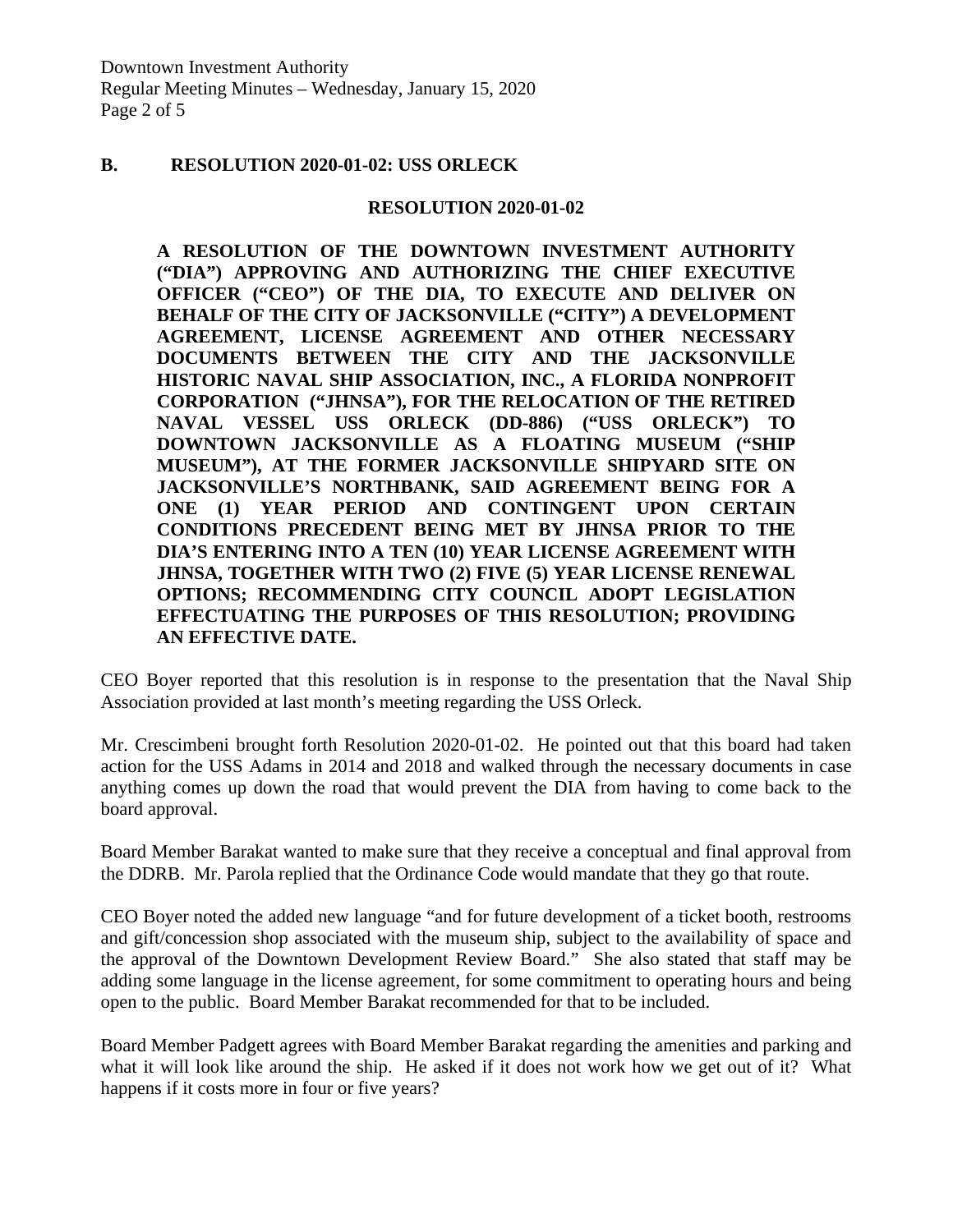Downtown Investment Authority Regular Meeting Minutes – Wednesday, January 15, 2020 Page 3 of 5

Board Member Ward echoed Board Member Padgett's comments in hopes that it will be a success.

Board Member Froats asked if there would be an annual inspection of the ship, the timing and when the first person will be stepping on board.

Board Member Worsham addressed that her biggest concerns during the last meeting were about the interface between the public and their getting to the ship, and ensuring that it is a quality experience. She looks forward to a successful completion for them.

Vice Chairman Moody wants to make sure that we have fully considered our connectivity to the shipyard development and the reuse or the redevelopment of the Berkman property.

Mr. Gillam echoed the comment from his fellow board members and has high hopes that it will be a success.

Council Member Boylan was interested in knowing about the operating hours and asked if the veteran organizations were on a volunteer basis.

Board Member Padgett commented about hurricane evacuation plans, if this ship was running and if it has to be towed anywhere. He also asked if the insurance plan was in place.

Captain John O'Neil and Daniel Bean were present to answer any questions.

### **A MOTION WAS MADE BY BOARD MEMBER FROATS AND SECONDED BY BOARD MEMBER PADGETT APPROVING RESOLUTION 2020-01-02: USS ORLECK.**

### **THE MOTION PASSED UNANIMOUSLY 8-0-0.**

### **III. CHIEF EXECUTIVE OFFICER REPORT**

- A. New DIA Incentive Retail Enhancement Grant
- B. Presentation on the Downtown Two-Way Street Conversion
- C. CRA Plan
- D. The Downtown Overlay
- E. MPS Audit a copy of a letter dated September 11, 2019 was provided to the Board
- F. First Baptist Church has three parking garages on the market

Board Member Froats commented about when he joined this board, they were going through financial statements with Mr. Parola. He wanted to make sure that a plan was in place with respect to all of the deals that the DIA have and asked if there was a six-month time frame to where everything will be in control through the end of the year.

CEO Boyer responded that everything thing should be in control sooner than six-months because there's a high percentage of them that have already been touched.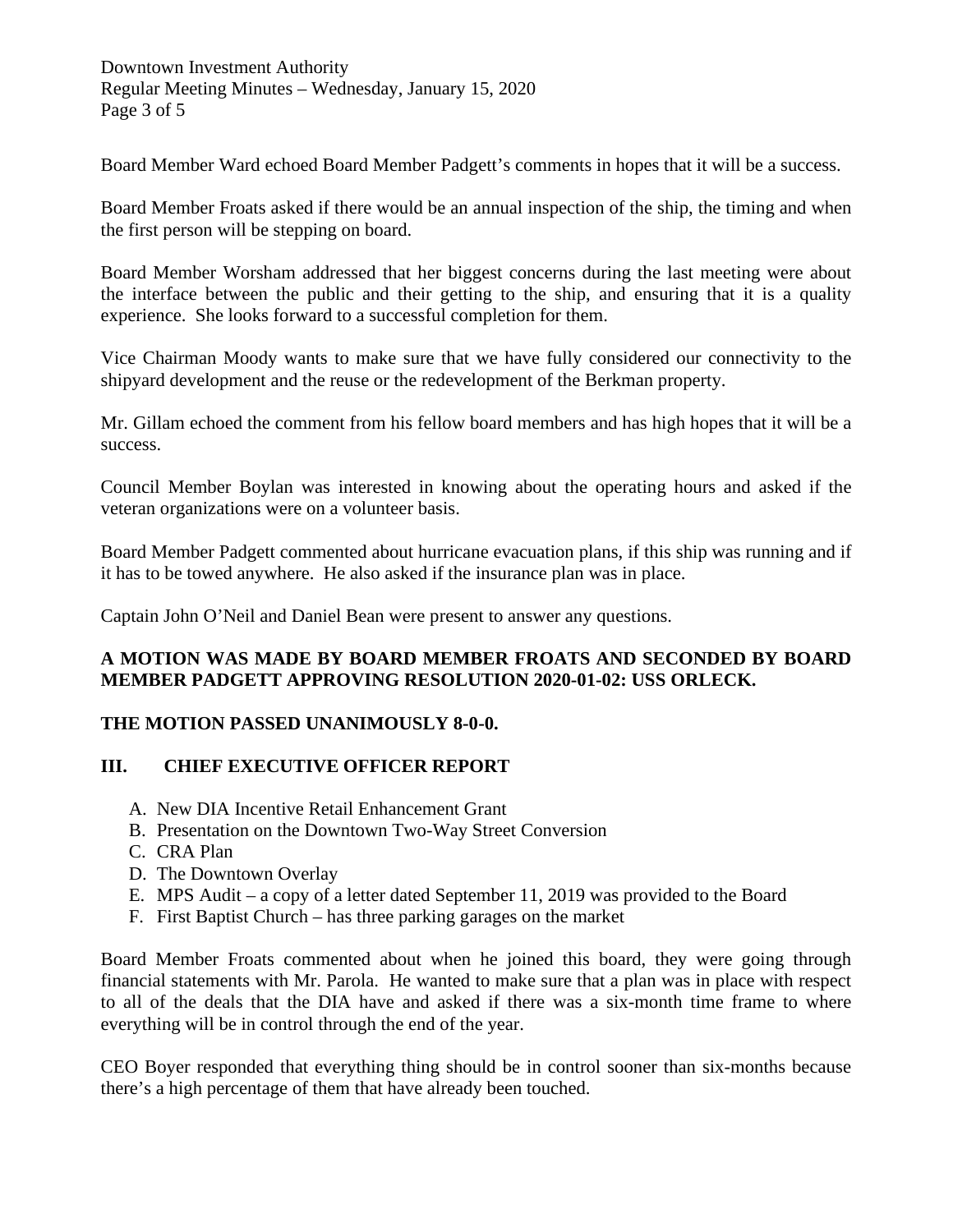CEO Boyer provided agenda items for the February Meeting below:

- $\triangleright$  FSCJ Loan documents.
- $\triangleright$  Ford on Bay disposition. The bids close next Wednesday. Vice Chairman Moody is going to be scoring the responses that have to be in no later than Monday, January 27, because on Thursday, January 30<sup>th</sup> will be the shortlist interviews. She welcomed anyone that wanted to attend. The scorers will be CEO Boyer, Stephanie Burch, Mayor's Office and Vice-Chairman Moody.
- $\geq 90$ -day extension for the performance deadlines for the District.
- $\triangleright$  Independent Life project may be brought forth in March or April due to a fair amount of work to be done in terms of getting their historic preservation eligible cost estimates.
- $\triangleright$  CEO Boyer met with Atkins regarding the Trio this week, and he is expecting to be coming back within two to three weeks with a revised proposal. – The Trio may take place in February or March.
- $\triangleright$  Cultural Council DIA met with the Cultural Council regarding Phase III of the Urban Arts contract.
- $\triangleright$  Berkman II, the City has had Code Compliance do inspections.
- $\triangleright$  Lot J, currently do not have a contract.
- Professional Service Contracts –Mr. Parola will be handling DRI abandonment process.
- DVI contract working on the Invest Jax website and the new marketing materials from Wingard that may be available in late February.
- $\triangleright$  Market Feasibility Study Willdan was the top scorer and we are hoping to have a contract with them in the next 30 days or so.
- $\triangleright$  Public works will be delivering the traffic counts this week.
- Waitz and Moye is now working on our updated cost estimate with Guy Parola.
- $\triangleright$  Guy Parola reported that funds were provided to the Parks Department and a contract was awarded to Haskell to complete a design for Riverwalk trees. CEO Boyer said considering that there are tree fund dollars available to enhance the number of trees and the amount of shade on the Riverwalk, to use our dollars to do the design and them come back with a bill to Council to appropriate tree fund dollars to plant them.
- $\triangleright$  DIA New website may go live in February.
- CEO Boyer reminded everyone that the Strategic Implementation Committee will be held Friday, January 17 at 10:00 a.m. The committee will start with goals for Downtown parking and a discussion about on-street and off-street parking, meter, kiosks, bagging and ride share spaces.

# **IV. CHAIRMAN REPORT**

Chairman Gibbs reported that Board Members Worsham and Padgett attended the opening of the Lofts of Jefferson Street.

# **V. DDRB BRIEFING**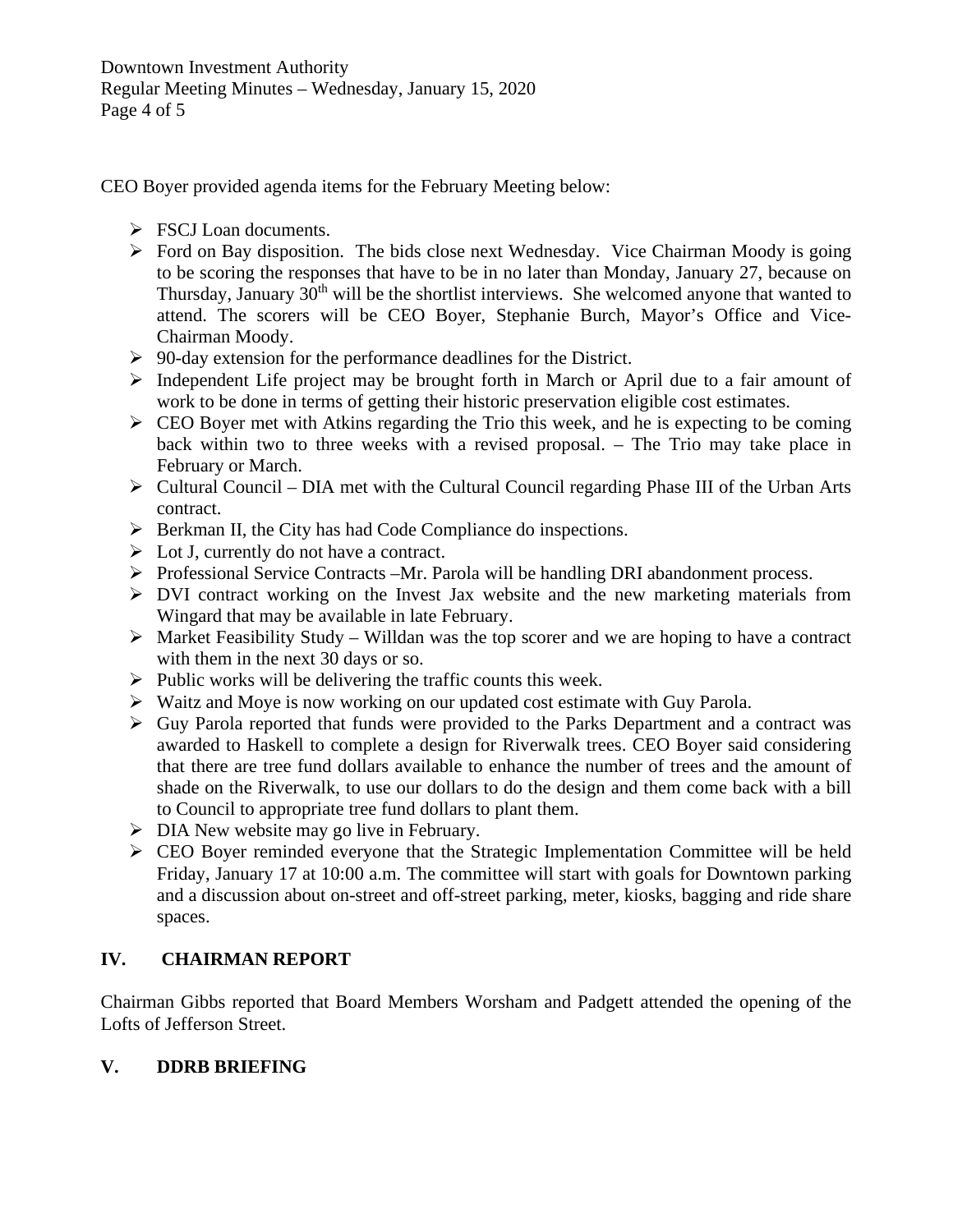Downtown Investment Authority Regular Meeting Minutes – Wednesday, January 15, 2020 Page 5 of 5

Mr. Parola provided an update to the Board. The DDRB met Thursday, January 9, 2020 at 2:00 p.m. The next meeting will be held Thursday, February 13, 2020 at 2:00 p.m.

### **IX. ADJOURN**

There being no further business, Chairman Gibbs adjourned the DIA meeting at approximately 3:34 p.m.

*The written minutes for this meeting are only an overview of what was discussed. For verbatim comments of this meeting, a transcript is available upon request. Please contact Karen Underwood-Eiland, at (904) 255-5302, or by email at karenu@coj.net.*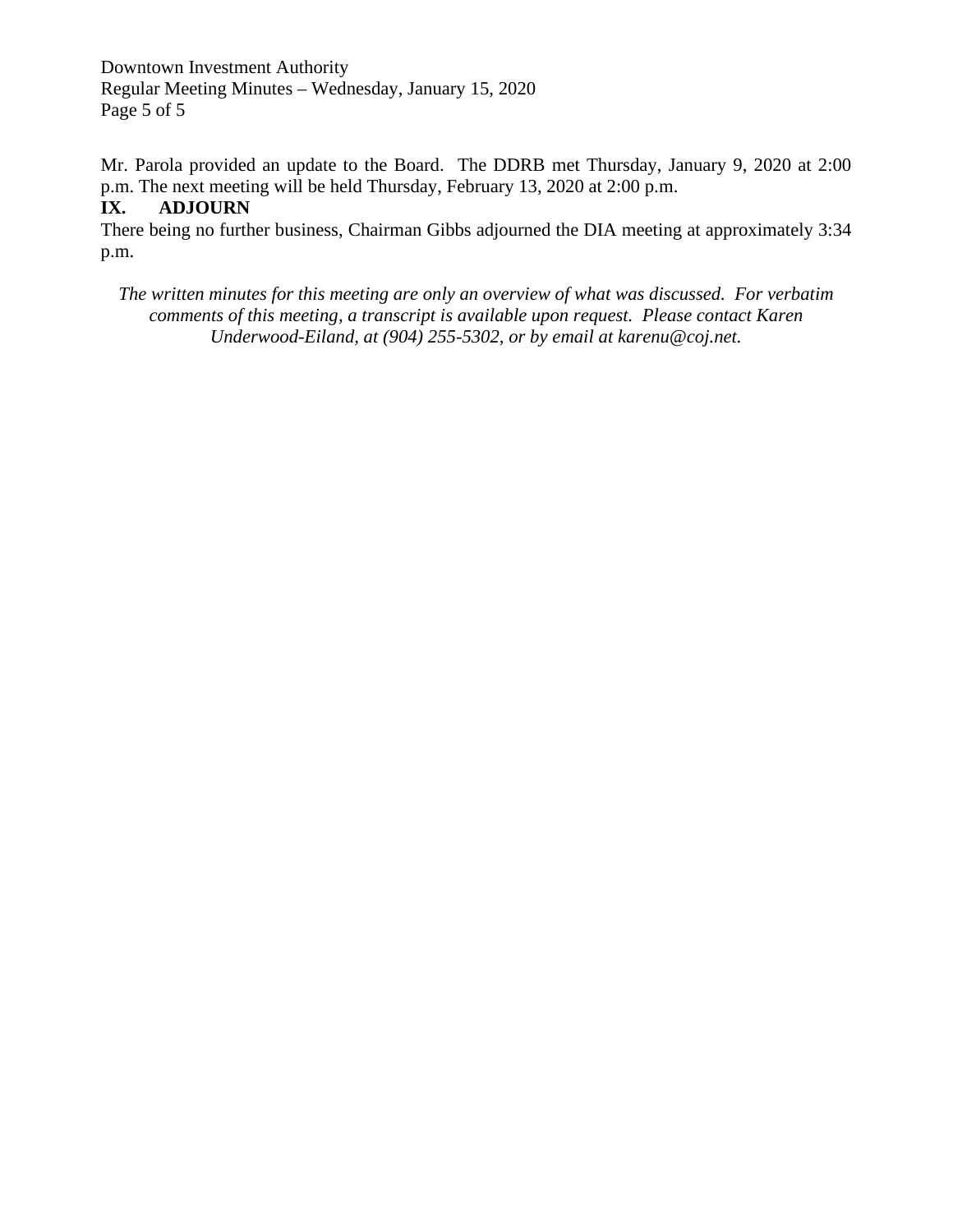#### **RESOLUTION 2020-01-02**

**A RESOLUTION OF THE DOWNTOWN INVESTMENT AUTHORITY ("DIA") APPROVING AND AUTHORIZING THE CHIEF EXECUTIVE OFFICER ("CEO") OF THE DIA, TO EXECUTE AND DELIVER ON BEHALF OF THE CITY OF JACKSONVILLE ("CITY") A DEVELOPMENT AGREEMENT, LICENSE AGREEMENT AND OTHER NECESSARY DOCUMENTS BETWEEN THE CITY AND THE JACKSONVILLE HISTORIC NAVAL SHIP ASSOCIATION, INC., A FLORIDA NONPROFIT CORPORATION ("JHNSA"), FOR THE RELOCATION OF THE RETIRED NAVAL VESSEL USS ORLECK (DD-886) ("USS ORLECK") TO DOWNTOWN JACKSONVILLE AS A FLOATING MUSEUM ("SHIP MUSEUM"), AT THE FORMER JACKSONVILLE SHIPYARD SITE ON JACKSONVILLE'S NORTHBANK, SAID AGREEMENT BEING FOR A ONE (1) YEAR PERIOD AND CONTINGENT UPON CERTAIN CONDITIONS PRECEDENT BEING MET BY JHNSA PRIOR TO THE DIA'S ENTERING INTO A TEN (10) YEAR LICENSE AGREEMENT WITH JHNSA, TOGETHER WITH TWO (2) FIVE (5) YEAR LICENSE RENEWAL OPTIONS; RECOMMENDING CITY COUNCIL ADOPT LEGISLATION EFFECTUATING THE PURPOSES OF THIS RESOLUTION; PROVIDING AN EFFECTIVE DATE.**

**WHEREAS**, the Downtown Investment Authority ("DIA") is the designated Community Redevelopment Agency for the North Bank Community Redevelopment Area for which a Community Redevelopment Plan was adopted by Ordinance 2014-560-E; and

**WHEREAS**, the DIA and Jacksonville City Council have previously expressed their support of efforts by the Jacksonville Historic Naval Ship Association, Inc., a Florida non-profit corporation ("JHNSA") to bring the retired naval vessel USS Adams (DDG-2) ("USS Adams") to Jacksonville as a downtown floating museum ("Ship Museum"); and

**WHEREAS,** DIA Resolution 2018-05-05 and City Ordinance 2018-358-E, previously approved that certain development agreement (the "Prior Agreement") and License Agreement ("Prior License Agreement"), and

**WHEREAS**, in December 2018, JHNSA became aware that the USS Adams would likely not be made available for donation for the purpose of a retired naval museum, and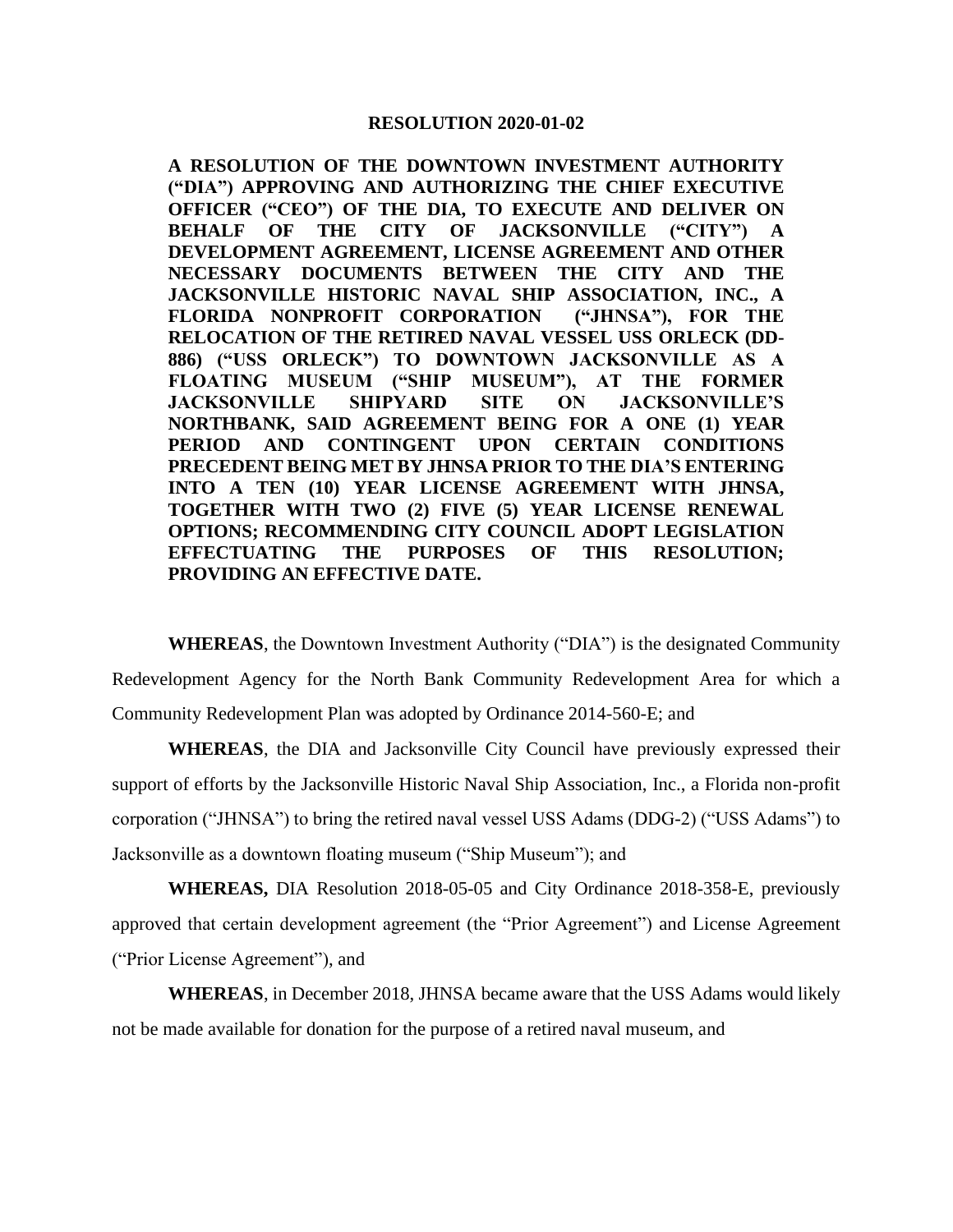**WHEREAS**, JHNSA has since located an alternate retired naval vessel, the USS Orleck (DD-886) ("USS Orleck), available for donation from the USS Orleck Naval Museum, Inc., a non-profit organization in Lake Charles, Louisiana, and

**WHEREAS,** the JHNSA has approached the DIA with new plans to instead moor the USS Orleck at the former Jacksonville Shipyard's north/south bulkhead on the north bank of the St. John's River and to operate the Ship Museum (the "Project"); and

**WHEREAS,** the DIA has evaluated the Project and has proposed a new development agreement, license agreement and any other documents necessary to accomplish the goals and objectives of the Prior Agreement and to ensure the Project's overall operation is satisfactory and contributing to the City, including the obligation of JHNSA to relocate or remove the USS Orleck at no cost to the City for the reasons enumerated in the Term Sheet or at the sole discretion of DIA, now therefore

**BE IT RESOLVED,** by the Downtown Investment Authority:

**Section 1.** The DIA finds that the recitals set forth above are true and correct and are incorporated herein by this reference.

**Section 2.** The CEO of DIA is hereby authorized to negotiate a new Development Agreement (the "Agreement"), License Agreement ("License") and any other necessary documents between the City and JHNSA for the relocation of the USS Orleck to Downtown Jacksonville as a floating Ship Museum at the former Shipyards site in Jacksonville's Northbank community redevelopment area, the additional terms of which are outlined in **Exhibit "A"** attached hereto.

**Section 3.** The CEO of DIA is hereby authorized to file legislation to approve the Development Agreement, License Agreement and other necessary documents, and following approval by the City Council, execute the same.

**Section 4.** The Effective Date of this Resolution is the date of execution of the Resolution by the Chairman of the DIA Board.

The remainder of this page intentionally left blank.

[Signature Page to Follow]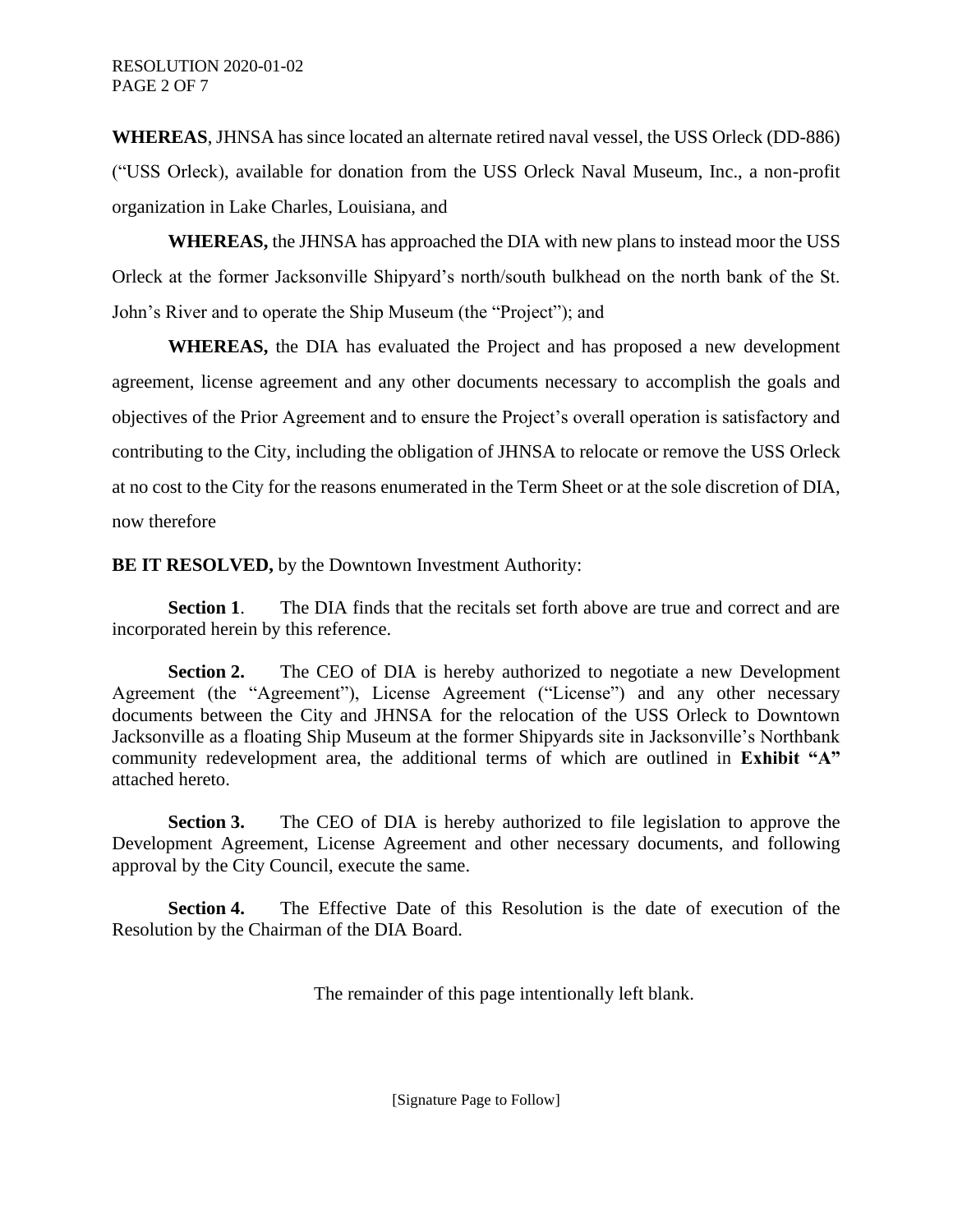RESOLUTION 2020-01-02 PAGE 3 OF 7

<u> 1989 - Johann Barn, mars ann an t-Amhair an t-Amhair an t-Amhair an t-Amhair an t-Amhair an t-Amhair an t-Amh</u>

## WITNESS: **DOWNTOWN INVESTMENT AUTHORITY**

Craig Gibbs, Chairman

<u> 1980 - Johann Barbara, martin a</u>

VOTE: In Favor: \_\_\_\_\_\_ Opposed: \_\_\_\_\_\_ Abstained: \_\_\_\_\_\_ DATE: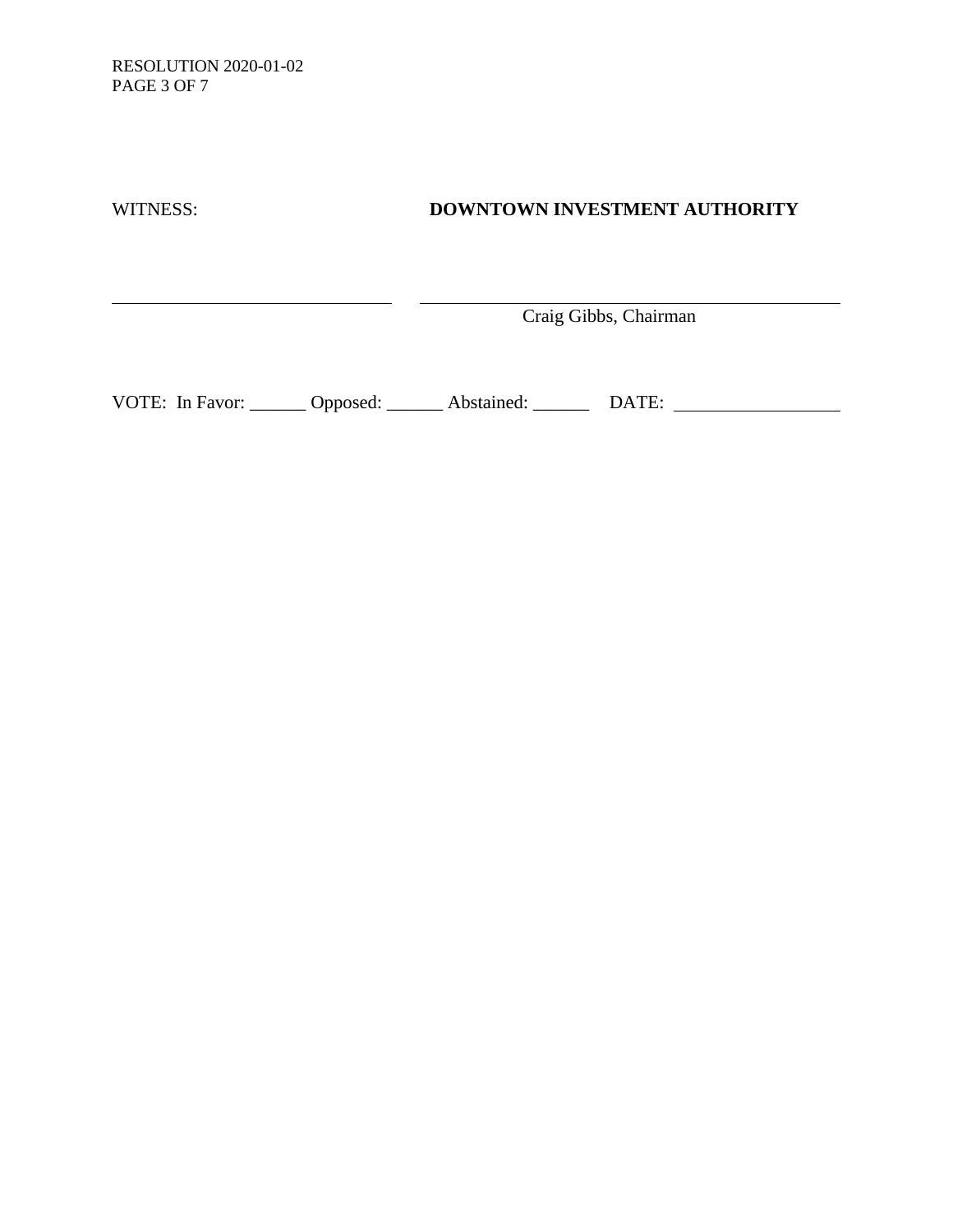#### **EXHIBIT A**

## 2020 JHNSA TERM SHEET

| <b>Project Name:</b> | The USS Orleck (DD-886)                                                                                             |
|----------------------|---------------------------------------------------------------------------------------------------------------------|
|                      | <b>Developer/Applicant:</b> Jacksonville Historic Naval Ship Association, Inc., a Florida non-profit<br>corporation |
| <b>City Funding:</b> | None                                                                                                                |

# **Breakdown:**

| Infrastructure:             | No city of Jacksonville infrastructure improvements are contemplated.                                                                                                                                                                                                                                                                                                               |
|-----------------------------|-------------------------------------------------------------------------------------------------------------------------------------------------------------------------------------------------------------------------------------------------------------------------------------------------------------------------------------------------------------------------------------|
| Land:                       | Title to the property shall remain with the City of Jacksonville.                                                                                                                                                                                                                                                                                                                   |
| <b>REV Grant:</b>           | No REV Grant is contemplated for this project.                                                                                                                                                                                                                                                                                                                                      |
| Grant(s):                   | No grant is contemplated for this project                                                                                                                                                                                                                                                                                                                                           |
| Loan:                       | No loan is contemplated for this project.                                                                                                                                                                                                                                                                                                                                           |
| Agreements:                 | Development Agreement: Details the actions and deliverables which the<br>Jacksonville Historic Naval Ship Association (the "JHNSA") needs to<br>deliver, to the satisfaction of the Downtown Investment Authority (the "<br>DIA"), to receive the License to moor the USS Orleck at the Shipyards<br>property.                                                                      |
|                             | License Agreement: Details the rights, duties, obligations and conditions<br>of the actual grant and operation of the License to moor the USS Orleck<br>at the Shipyards property.                                                                                                                                                                                                  |
|                             | Other Documents: As necessary.                                                                                                                                                                                                                                                                                                                                                      |
| <b>Transaction Details:</b> | The transaction is for a License (permission) for the USS Orleck to be<br>moored at a pier located in the currently City-owned Shipyards property<br>and for the future development of a ticket booth, restrooms and<br>gift/concession shop associated with the Museum Ship, subject to the<br>availability of space and the approval of the Downtown Development<br>Review Board. |
|                             | The License is terminable at will and for any reason by the DIA with<br>ninety (90) day notice.                                                                                                                                                                                                                                                                                     |
|                             | The USS Orleck will not be making any payments for the grant of the<br>license to "dock" at the shipyards.                                                                                                                                                                                                                                                                          |
|                             | The DIA is the entity that will manage the City's contract with JHNSA.                                                                                                                                                                                                                                                                                                              |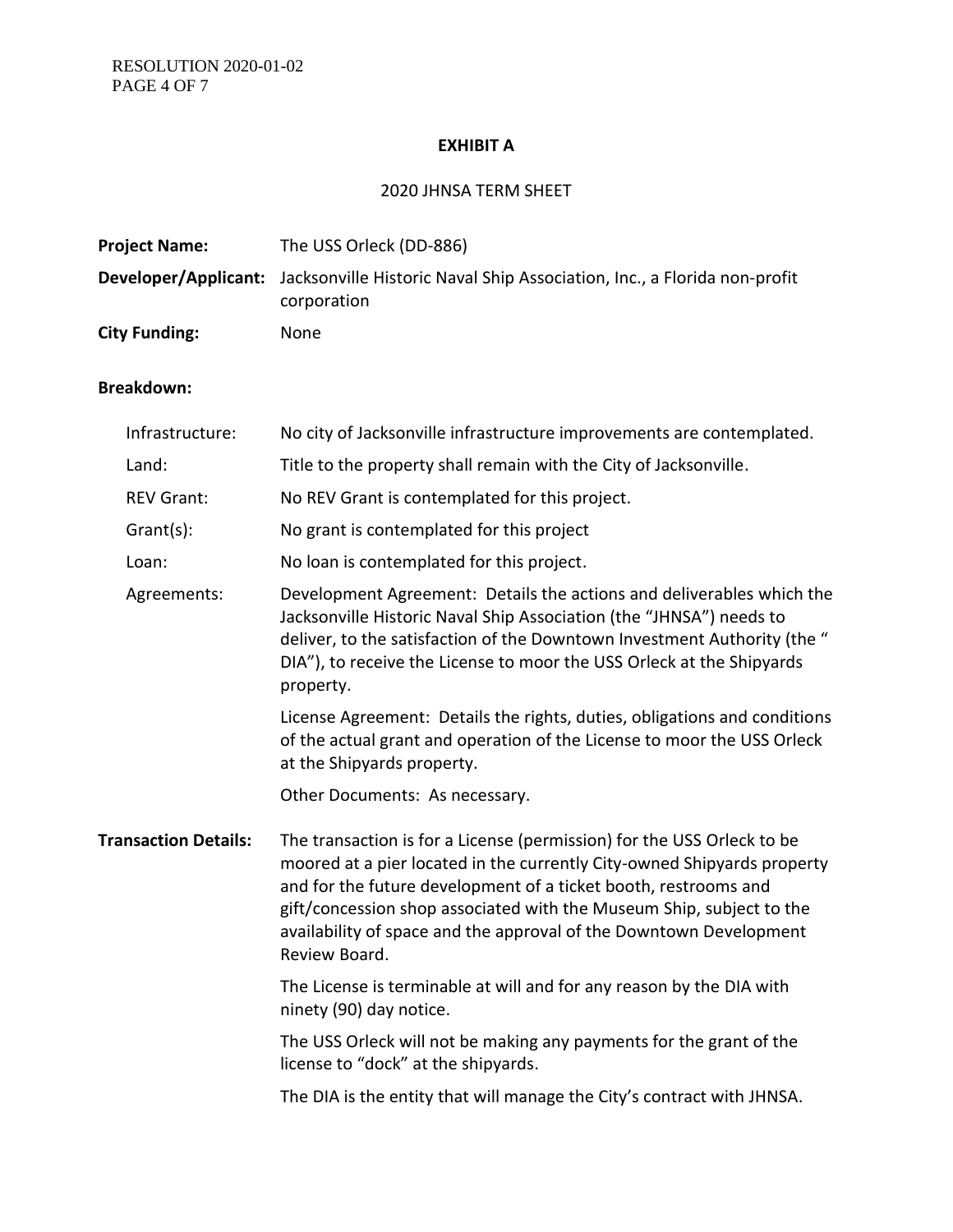#### **Financial Impacts**

- The transaction is for a License (permission), therefore no property rights are granted to the JHNSA.
- The JHNSA will not be paying any rent, user fees, or remuneration to the City for the license.
- The JHNSA has a plan in place for the near-term removal of the USS Orleck should that be necessary.
- The Development Agreement and License agreement are subject to insurance requirements as determined by the City's Risk Management Division.

### **The Development Agreement**

- The development agreement spells out the conditions precedent to the City's execution of the License Agreement, and the granting of the license.
- The Development Agreement has a one (1) year life in which the JHNSA must meet all the conditions precedent.
- The Conditions precedent include, but are not limited to, the following:
	- $\circ$  The JHNSA will provide a survey and title work for the footprint of the Ship Museum site, and cure any title defects; and
	- $\circ$  The JHNSA shall provide the DIA evidence that it has raised the sufficient funding to complete the project (currently estimated at \$2,800,000); and
	- o The JHNSA will provide the City with a certified cost estimate of all costs associated with the removal of the USS Orleck and towing of the ship to Brownsville, Texas, and shall deposit with the City 110% of that amount as escrow funds to be held by the city throughout the term of the License Agreement; and
	- o The vessel has been properly retrofitted and reconditioned before the towing process to Jacksonville has begun; and
	- o That the JHNSA has a Florida Department of Environmental Protection ("FDEP") approval of the License agreement; and
	- $\circ$  That the JHNSA has obtained FDEP and Army Corp of Engineers approvals and permits for any dredging work that may need to be performed at the Shipyards site related to the mooring of the USS Orleck; and
	- $\circ$  That the JHNSA has United States Coast Guard approvals and any necessary permits for activities associated with the mooring of the USS Orelck at the Shipyards property, or operations of the Ship Museum; and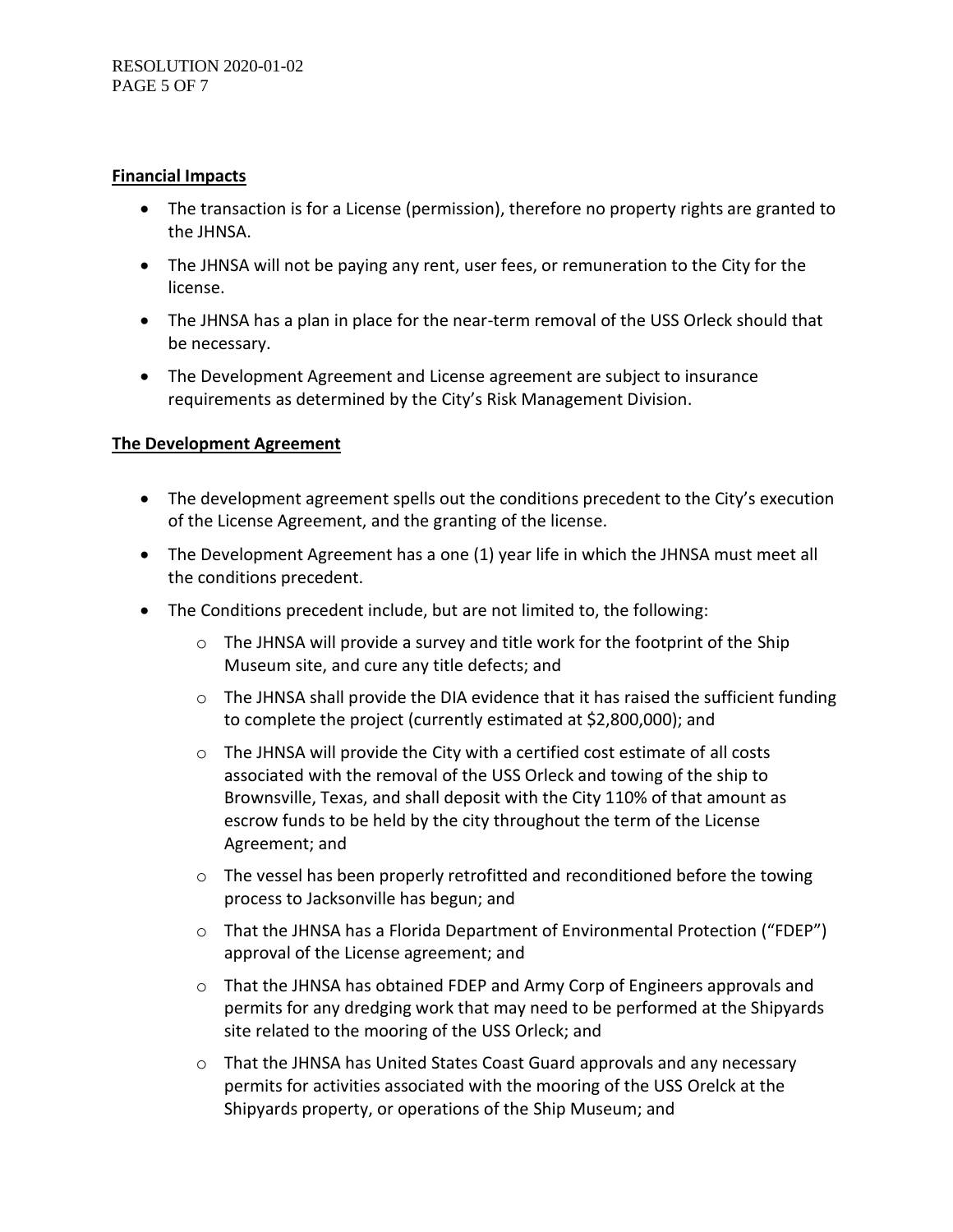#### RESOLUTION 2020-01-02 PAGE 6 OF 7

- $\circ$  Evidence that the JHNSA has met all the insurance requirements contained in the License Agreement (as required by the City's Risk Management Division); and
- o DIA has approved the final plans, final scope of work and project budget, final performance schedule and final project sources and uses of funds.
- The Development Agreement contains all of the following termination provisions:
	- $\circ$  If the Association fails to satisfy the Conditions Precedent within the time specified herein;
	- o If the DIA enters into a redevelopment agreement for the Shipyards property;
	- o For a breach of any provision of this Agreement;
	- o In the event of default; or
	- $\circ$  For any other reason in the DIA's sole discretion and without cause upon having provided the Association with ninety (90) days advance written notice of the same.
- The Development Agreement does not allow the JHNSA to engage in any construction or development work at the Museum site; only limited access to the site is granted to "show" the site to prospective donors.

#### **The License Agreement**

- The License Agreement permits the JHNSA to moor the USS Orleck at a slip located at the City owned Shipyards property (see attached exhibit demonstrating the expected location of the ship's mooring).
- The License is for an initial ten (10) year term, with two possible renewals of five (5) years each for a total possible life of twenty (20) years.
- The license includes the submerged lands under the ship as well as anticipated uplands areas (the "Museum Site").
- The City of Jacksonville and the DIA have not agreed to provide any funding to or for the project.
- Title to the property shall remain with the City of Jacksonville.
- The DIA may terminate the License agreement for any or no reason with ninety (90) days written notice.
- The License agreement shall contain the same indemnities as the development agreement.
- The License Agreement shall contain its own Insurance requirements (as required by the City's Risk Management Division).
- The License Agreement shall contain the same removal contingency provisions as the Development Agreement (provide the City 110% of the removal costs associated with